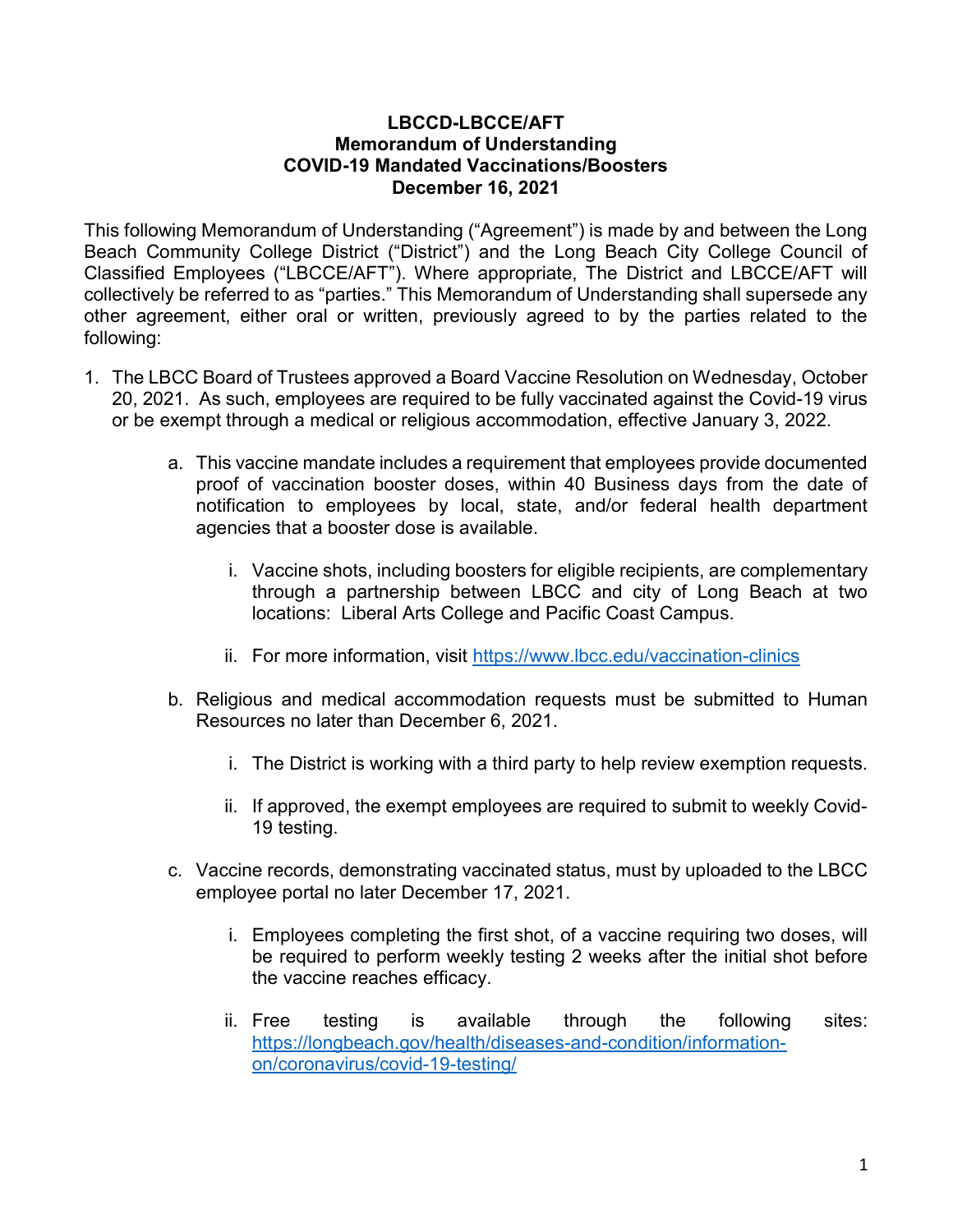- 2. Employees experiencing side effects, caused by a vaccine or vaccine booster, shall be paid under 13.2.12, Quarantine, of the Master Agreement between LBCCD and LBCCE/AFT/AFL-CIO.
	- a. Employees absent from duty for more than two (2) days are required to provide a confidential health report, completed by the employee's examining physician, to be submitted to Human Resources.
- 3. Employees, who fail to upload the vaccine/booster records demonstrating fully vaccinated status by the deadline outlined in this document, and without any authorized exemption or accommodation will be placed on a leave without pay and the District will initiate a progressive disciplinary process, up to and including dismissal.

| <b>Nature</b><br><b>Requiring</b><br>of<br><b>Action</b><br><b>Remediation</b>                                                                                                                                                                                                                                                                          | Steps Involved in Addressing Remediation<br><b>Need</b>                                                                                                                                                                                                                                                                                                                                                                                                                                                                                                                                                                                                                                                                                                                                                                                                                                                                                                    |
|---------------------------------------------------------------------------------------------------------------------------------------------------------------------------------------------------------------------------------------------------------------------------------------------------------------------------------------------------------|------------------------------------------------------------------------------------------------------------------------------------------------------------------------------------------------------------------------------------------------------------------------------------------------------------------------------------------------------------------------------------------------------------------------------------------------------------------------------------------------------------------------------------------------------------------------------------------------------------------------------------------------------------------------------------------------------------------------------------------------------------------------------------------------------------------------------------------------------------------------------------------------------------------------------------------------------------|
| $1st$ step – failure to submit<br>$\bullet$<br>vaccine/booster by January 3,<br>2022 deadline.<br>The verbal warning phase will be<br>$\bullet$<br>followed for the first two weeks of<br>noncompliance. Employees who<br>remain noncompliance after the<br>first two weeks will enter into the<br>written warning state of the<br>remediation process. | Verbal warning $-$<br>$\bullet$<br>Week one - Supervisor discusses with<br>$\circ$<br>employee the importance of following<br>protocol and reminds employee of the<br>process and that they cannot be at work<br>and must be off work in unpaid status<br>until they comply with protocol. Human<br>Resources reaches out to employee and<br>outlines all of this information in an email.<br><b>Week Two - Supervisor discusses with</b><br>$\circ$<br>employee the importance of following<br>protocol and reminds employee of the<br>process and that they cannot be at work<br>and must be off work in unpaid status<br>until they comply with protocol.<br>Second Step in this process for week<br>$\circ$<br>two: Supervisor must also follow up this<br>discussion with the employee with an<br>email to the employee outlining the<br>discussion that occurred. HR reaches<br>out to employee and outlines all of this<br>information in an email. |
| 2 <sup>nd</sup><br>step - failure to submit<br>vaccine /booster information for<br>three weeks after the required<br>policy deadline (~3 week).                                                                                                                                                                                                         | Written warning - Supervisor meets with<br>$\bullet$<br>employee, reminder of 1 <sup>st</sup> and 2 <sup>nd</sup> failure to<br>submit vaccine information by the deadline and<br>reminder of the conference summary and<br>review of written warning; submit written<br>warning to HR with the conference summary<br>copied to the written warning.                                                                                                                                                                                                                                                                                                                                                                                                                                                                                                                                                                                                       |

## Remediation steps